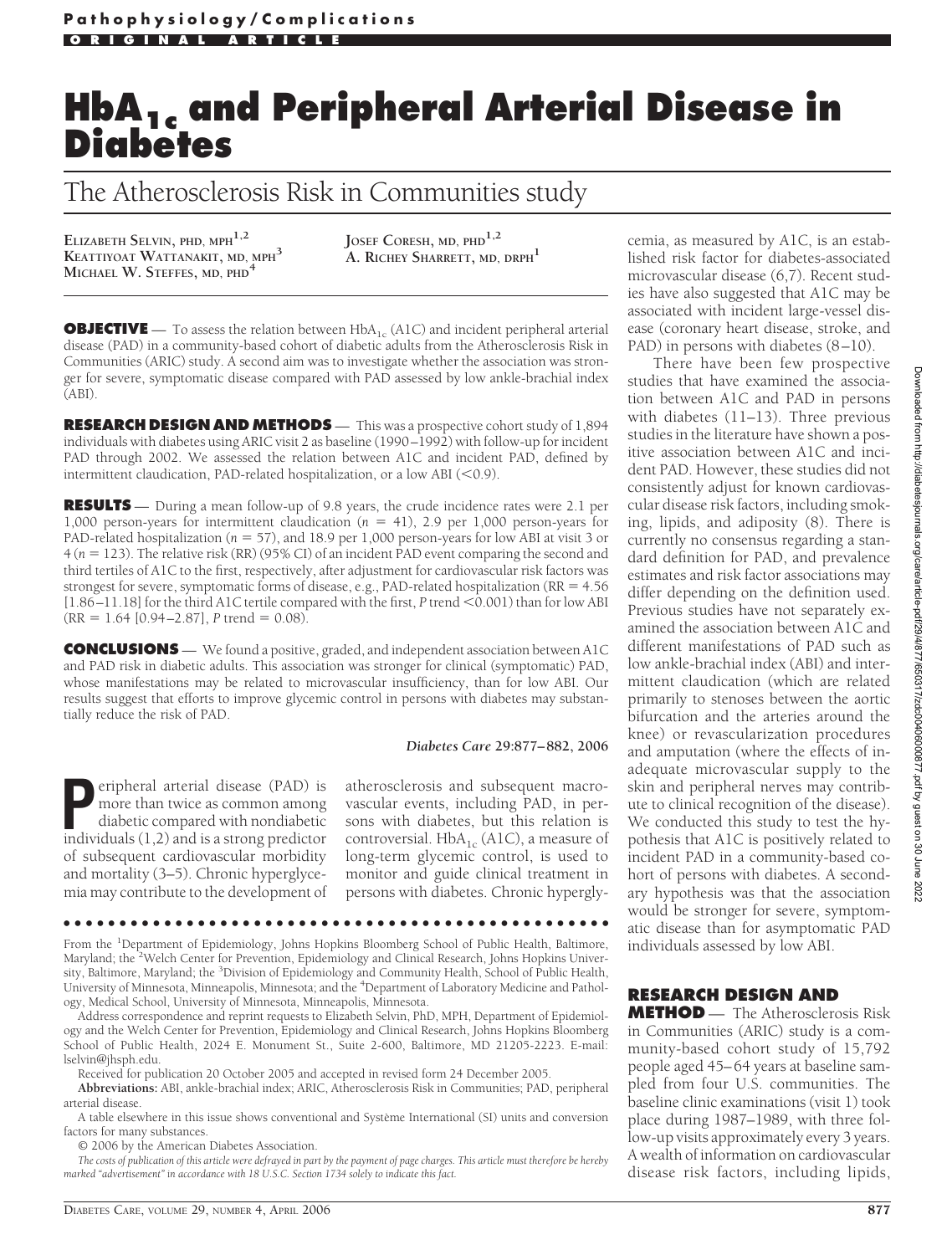blood pressure, sociodemographic, behavioral, diet, and lifestyle information are available for all participants from the ARIC study (14,15). Visit 2 (1990–1992) was the only visit for which stored whole blood samples were available, and it is the baseline visit for the present study.

We conducted a prospective cohort study using ARIC visit 2 as baseline with follow-up for incident PAD events through 2002. There were 2,337 individuals with diabetes (defined below) at the second ARIC examination. We excluded participants who were non-white or non– African American  $(n = 4)$ , persons with prevalent PAD based on low ABI at visit 1  $(n = 227)$  or an incident PAD event between visit 1 and visit 2  $(n = 40)$ , and participants who were missing A1C data  $(n = 12)$  or missing covariates of interest  $(n = 160)$ . The final study sample consisted of 1,894 middle-aged adults with diabetes.

#### Diabetes definition

Participants in the ARIC study were asked to fast for 12 h before each clinical examination. Serum glucose was measured using the hexokinase method (16). Diabetes was defined as a fasting glucose  $\geq$ 126 mg/dl (minimum of 8 h fasting), a nonfasting glucose  $\geq$ 200 mg/dl, a selfreported physician diagnosis, or treatment for diabetes at either the first or second ARIC examination.

#### Exposure: A1C

Frozen whole-blood samples from ARIC visit 2 were thawed and assayed for A1C using a Tosoh high-performance liquid chromatography instrument. The Tosoh assay is certified by the National Glycohemoglobin Standardization Program and traceable to the Diabetes Control and Complications Trial reference method. The within-run coefficient of variation for masked duplicate specimens (*n* = 83) was 2.4%. We have previously demonstrated that measurements from a subset of these stored samples were highly reliable when compared with measurements from a subset of these specimens conducted before long-term storage (*n* - 336, *r* - 0.97) (17,18). Visit 2 A1C measurements were available for all persons with prevalent or incident diabetes in the ARIC study.

#### Outcome: PAD

Incident PAD was defined according to the following categories: intermittent claudication from ARIC surveillance–

based Rose Questionnaire administered annually to ARIC participants by telephone; PAD-related hospitalization, including revascularization or lowerextremity amputation procedure by ICD-9 code, defined as hospital discharge ICD-9 code 443.9 (intermittent claudication, peripheral vascular disease not otherwise specified, peripheral angiopathy not otherwise specified, or spasm of artery) of 84.11 (toe amputation), 84.12 (foot amputation), 84.15 (below knee amputation), 38.18 (leg endarterectomy), and 39.29 (leg bypass surgery); and low ABI, defined as ABI  $<$  0.9 in the one leg examined at either visit 3 or 4.

In the ARIC study, intermittent claudication was determined using the Rose Questionnaire (19), which was administered annually to ARIC participants by telephone. The Rose Questionnaire defines intermittent claudication as exertional leg pain relieved by resting within 10 min. Hospitalizations were also identified annually by telephone. If a hospitalization had occurred, a trained abstractor obtained and recorded all ICD-9 hospital discharge diagnoses. Surveillance for symptomatic PAD resulting in hospitalization, revascularization procedures, and amputations occurred through the year 2002. ABI was measured on approximately half of participants at the third clinical examination and on the other half at visit 4. Resting ankle and brachial systolic blood pressures were measured using the Dinamap 1846 SX automated oscillometric device (Criticon, Tampa, FL). The Dinamap device has high validity and reliability compared with the standard Doppler probe (20). Trained technicians measured the ankle blood pressure at the posterior tibial artery in a randomly selected leg, and the brachial artery systolic blood pressure was measured in the right arm. Both were measured while the patient was in the supine position (21,22). ABI was computed by dividing the single ankle systolic blood pressure measurement by the single brachial systolic blood pressure measurement. ABI  $<$  0.90 has been shown to have 79% sensitivity and 96% specificity for detecting angiogram-positive PAD (stenosis of  $\geq$ 50%) (23), although the number of studies that have validated ABI against gold-standard measures of stenosis is small.

#### Covariates

Other variables of interest included age, race, sex, ARIC field center, HDL and LDL cholesterol, systolic blood pressure, hypertension medication use, diabetes medication use, BMI, waist-to-hip ratio, education level (less than high school, high school graduate or vocational school, or some college or college graduate), smoking status (current, former, or never), and number of pack-years smoked for current and former smokers. Details have been previously described for measurement of plasma lipids (24–26), determination of BMI (kg/m<sup>2</sup>), waist-tohip ratio (27), and systolic and diastolic blood pressure (21). Education level and smoking status were determined from interviews. To ascertain medication use, participants were asked to bring containers of current medications to each examination.

#### Statistical analysis

Baseline characteristics of the study population were displayed using means  $(\pm$ SD) and proportions for noncases and by each different manifestation of incident PAD (intermittent claudication, PAD-related hospitalization, and low ABI). Cox proportional hazards were used to generate relative risk (RR) estimates (hazard ratios) for incident PAD by tertiles of A1C. We analyzed incident PAD events from ARIC visit 2 through the year 2002. For those who developed PAD, we calculated length of follow-up from the second examination to the time of first PAD diagnosis. The date of event was based on date of visit 3 or 4 (when ABI  $<$  0.9), date when intermittent claudication was first classified, or hospitalization discharge date, whichever occurred first. We did not exclude participants with missing ABI measurement at visit 3 or 4 or both, so long as they continued annual telephone contacts to allow intermittent claudication and revascularization procedures to be ascertained. For participants without a PAD event, follow-up ended on the date of death, date of last contact, or else 31 December 2002.

Separate models were constructed to examine whether an A1C-PAD association existed for each of the different manifestations of PAD. We also conducted sensitivity analyses using different definitions of diabetes and in persons with undiagnosed (unreported) and diagnosed diabetes. All statistical analyses were conducted using SAS Version 8.2 (SAS Institute, Cary, NC).

**RESULTS** — Table 1 displays the characteristics of the study population of people with diabetes comparing individuals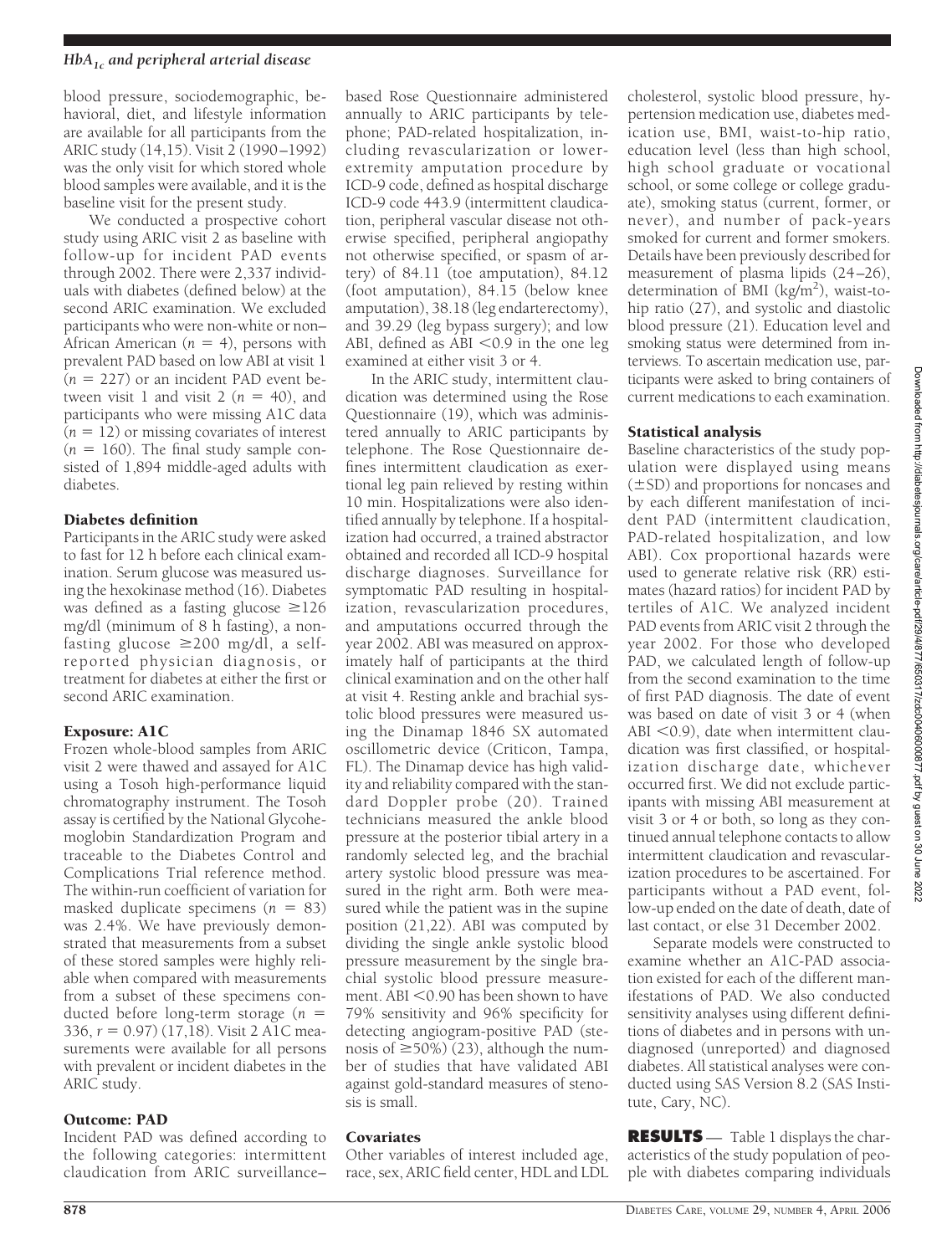### **Table 1—***Characteristics of study population of people with diabetes by manifestations of PAD (n* **1,894***)*

|                                     | PAD                |                              |                                                      |                 |  |  |
|-------------------------------------|--------------------|------------------------------|------------------------------------------------------|-----------------|--|--|
|                                     | No incident<br>PAD | Intermittent<br>claudication | Hospitalization, amputation,<br>or revascularization | Low ABI         |  |  |
| n                                   | 1,690              | 41                           | 57                                                   | 123             |  |  |
| Male $(\%)$                         | 48                 | 52                           | 51                                                   | 38              |  |  |
| Age (years)                         | $58 \pm 5.7$       | $60 \pm 5.0$                 | $60 \pm 5.1$                                         | $58 \pm 6.1$    |  |  |
| White $(\%)$                        | 60                 | 78                           | 61                                                   | 59              |  |  |
| Current smoking (%)                 | 18.4               | 20.0                         | 35.1                                                 | 24.6            |  |  |
| Pack-years of smoking               | $16.1 \pm 23.4$    | $27.7 \pm 29.5$              | $23.3 \pm 23.9$                                      | $18.9 \pm 23.8$ |  |  |
| LDL cholesterol (mmol/l)            | $3.5 \pm 1.0$      | $3.4 \pm 0.9$                | $3.7 \pm 0.9$                                        | $3.6 \pm 1.0$   |  |  |
| HDL cholesterol (mmol/l)            | $1.1 \pm 0.4$      | $1.0 \pm 0.3$                | $1.1 \pm 0.2$                                        | $1.1 \pm 0.4$   |  |  |
| Systolic blood pressure (mmHg)      | $128 \pm 19$       | $125 \pm 15$                 | $131 \pm 22$                                         | $131 \pm 20$    |  |  |
| Hypertension medication (%)         | 45.9               | 43.9                         | 54.4                                                 | 60.2            |  |  |
| BMI $(kg/m2)$                       | $31.0 \pm 5.9$     | $30.2 \pm 4.9$               | $30.2 \pm 6$ .                                       | $32.2 \pm 6.3$  |  |  |
| Waist-to-hip ratio                  | $0.97 \pm 0.07$    | $0.99 \pm 0.06$              | $0.98 \pm 0.05$                                      | $0.97 \pm 0.07$ |  |  |
| Less than high school education (%) | 31.6               | 39.0                         | 36.8                                                 | 38.2            |  |  |
| Use of sulfonylurea (%)             | 21.9               | 46.3                         | 17.5                                                 | 22.8            |  |  |
| Use of insulin $(\%)$               | 16.0               | 19.5                         | 31.6                                                 | 17.1            |  |  |
| AlC $(\%)$                          | 7.0(2.1)           | 8.3(2.2)                     | 8.2(2.5)                                             | 7.3(2.1)        |  |  |

Data are  $%$  or means  $\pm$  SD, unless otherwise indicated.

who did not develop PAD during follow-up to those who developed different manifestations of the disease. Major baseline differences observed in this table include a much higher prevalence of current smoking among persons who developed PAD, lower education level,

higher prevalence of diabetes medication use, and higher A1C levels.

During a mean follow-up of 9.8 years, the crude incidence rates for the different manifestations of PAD were as follows: 2.1 per 1,000 person-years for intermittent claudication  $(n = 41)$ , 2.9 per  $1,000$ 

person-years for PAD-related hospital discharge (symptoms, revascularization, or lower-extremity amputation)  $(n = 57)$ , and 18.9 per 1,000 person-years for low ABI at visit  $3$  or  $4(n = 123)$ . Figure 1 presents the cumulative probabilities for developing a PAD-related hospitalization



**Figure 1—**Risk of PAD-related hospitalizations by tertile of A1C (%) in people with diabetes during 10 years of follow-up (n = 1,894).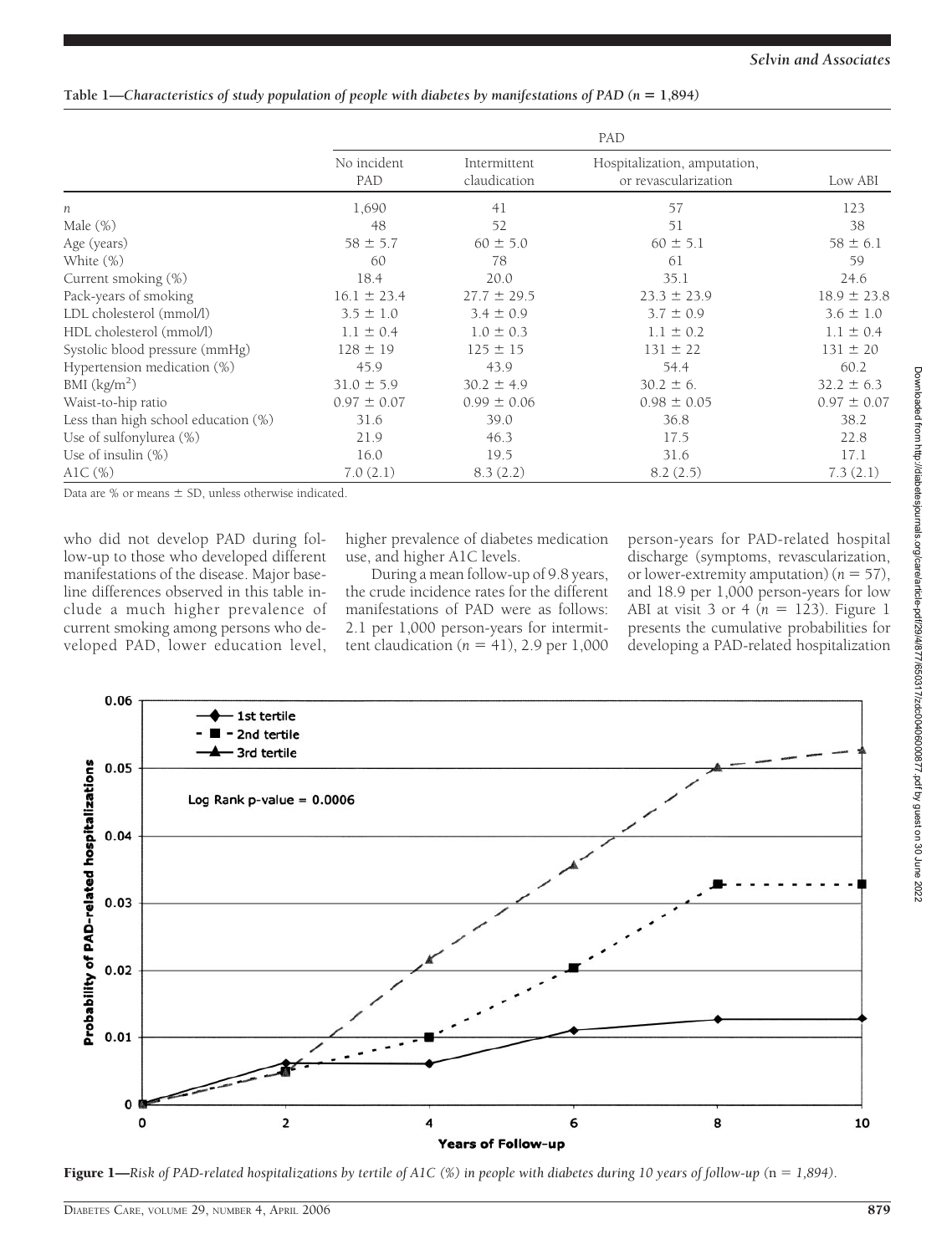| Table 2-Tertiles of A1C different manifestations of PAD in people with diabetes |  |  |
|---------------------------------------------------------------------------------|--|--|
|                                                                                 |  |  |

|                                                                       | $< 5.9\%$    | $6.0 - 7.4\%$       | $>7.5\%$             | P value for trend |  |
|-----------------------------------------------------------------------|--------------|---------------------|----------------------|-------------------|--|
| п                                                                     | 651          | 611                 | 632                  |                   |  |
| Intermittent claudication cases ( $n = 41$ )                          |              |                     |                      |                   |  |
| Model 1                                                               | $1.00$ (ref) | $3.31(1.19-9.21)$   | $6.32(2.37 - 16.85)$ | < 0.001           |  |
| Model 2                                                               | $1.00$ (ref) | $3.14(1.07-9.15)$   | $4.55(1.52 - 13.06)$ | 0.007             |  |
| Hospitalization, amputation, or revascularization<br>cases $(n = 57)$ |              |                     |                      |                   |  |
| Model 1                                                               | $1.00$ (ref) | $2.49(1.09 - 5.72)$ | $4.38(1.98 - 9.68)$  | < 0.001           |  |
| Model 2                                                               | $1.00$ (ref) | $2.73(1.16-6.40)$   | $4.56(1.86 - 11.18)$ | < 0.001           |  |
| Low ABI cases $(n = 123)$                                             |              |                     |                      |                   |  |
| Model 1                                                               | $1.00$ (ref) | $1.66(1.05-2.63)$   | $1.61(1.01-2.58)$    | 0.05              |  |
| Model 2                                                               | $1.00$ (ref) | $1.53(0.95 - 2.47)$ | $1.64(0.94 - 2.87)$  | 0.08              |  |

Data are RR (95% CI), unless otherwise indicated. Model 1: adjusted for age, sex, race, and ARIC field center. Model 2: adjusted for age, sex, race, and ARIC field center, LDL and HDL cholesterol, systolic blood pressure, hypertension medication use, diabetes medication, cigarette pack-years, smoking status (ever/never/ former), waist-to-hip ratio, BMI, and education level.

by tertile of A1C during the 10 years of follow-up. There was clear separation of risk by tertile of A1C as indicated by the log-rank test ( $P$  value  $\leq 0.001$ ).

Table 2 displays the results of the Cox proportional hazards models of risk of PAD by tertile of A1C. Model 1 was adjusted for age, sex, race, and ARIC field center. Model 2 was additionally adjusted for LDL and HDL cholesterol, systolic blood pressure, hypertension medication use, smoking status, pack-years of cigarette use, waist-to-hip ratio, BMI, and education level. The RRs of intermittent claudication cases defined from the Rose Questionnaire were 3.14 (95% CI 1.07– 9.15) and 4.55 (1.52–13.06) comparing the second and third tertiles to the first, respectively, in the fully adjusted model (model 2) ( $P$  value for trend  $= 0.007$ ).

The RRs for PAD-related hospitalization based on ICD-9 codes by tertile of A1C were 2.73 (95% CI 1.16–6.40) and 4.56 (1.86–11.18) (*P* value for trend  $0.001$ ). The wide CIs for intermittent claudication and PAD-related hospitalizations reflect the small number of events for these groups  $(n = 41 \text{ and } 57 \text{ events},$ respectively). For individuals with PAD defined solely on the basis of a low ABI  $(ABI < 0.9)$ , the comparable RRs were 1.53 (0.95–2.47) and 1.64 (0.94–2.87) (*P* value for trend  $= 0.08$ ).

Trends toward higher risk of PAD with higher A1C level were evident for all manifestations of PAD and in subgroup analyses in persons with unrecognized (undiagnosed) diabetes and in persons with diagnosed diabetes (data not shown). Fasting glucose levels were also related to incident PAD in a similar man-

ner as A1C (data not shown); however, this association was much weaker compared with that observed for A1C level.

**CONCLUSIONS** — Our results suggest that poor glycemic control as indicated by elevated A1C levels in individuals with diabetes is associated with an increased risk of PAD independently of known risk factors. This association was particularly strong for the symptomatic, more severe manifestations of the disease, including intermittent claudication and PAD-related hospitalizations. Individuals with poor glucose control (A1C  $>7.5\%$ ) were more than five times as likely to develop intermittent claudication and also five times as likely to have a hospitalization for PAD compared with comparable individuals with good glycemic control  $(A1C \le 6\%)$ . It has been previously shown in the ARIC cohort that A1C is associated with incident coronary heart disease (10), stroke (28), and cross-sectionally related to atherosclerosis measured using carotid ultrasound imaging (29) in persons with diabetes. The present study suggests that A1C also predicts symptomatic and asymptomatic PAD in individuals with diabetes.

The Diabetes Control and Complications Trial and U.K. Prospective Diabetes Study trials in people with type 1 and type 2 diabetes, respectively, demonstrated that glycemic control is more strongly associated with microvascular disease than macrovascular disease. It may be that pathologic changes occurring in small vessels are more sensitive to chronically elevated glucose levels than is atheroscle-

rosis occurring in larger arteries. Furthermore, it has been hypothesized that some cardiovascular (large vessel) outcomes have microvascular components (30). The U.K. Prospective Diabetes Study showed a decrease in PAD incidence (defined as amputation or death from PAD) in the intensive glycemic control compared with the conventional treatment group (median difference in  $A1C =$ 0.9%); however, this result was not statistically significant (35% risk reduction [95% CI  $-18$  to 64]) probably owing to the small numbers of PAD events in this trial.

In our study, A1C was associated with both low ABI and clinical measures of PAD (amputation/revascularization procedures and intermittent claudication). The magnitude of the association between A1C and clinical (symptomatic) measures of PAD was stronger than that for PAD defined solely on the basis of low ABI. This is consistent with clinical trial data that show that A1C is more highly associated with microvascular disease than macrovascular disease. A low ABI reflects atherosclerotic occlusion in the lower extremities and is an important risk factor for cardiovascular events. Amputation and leg revascularization procedures, however, may also reflect the contributions of microvascular disease to the symptoms of the ischemic limb. Indeed, neuropathy, cutaneous ulceration, and wound healing failure underlie the great majority of lower-limb amputations (31). We suspect that definitions of PAD that incorporate the clinical presentation of the disease are more highly associated with A1C than a definition that includes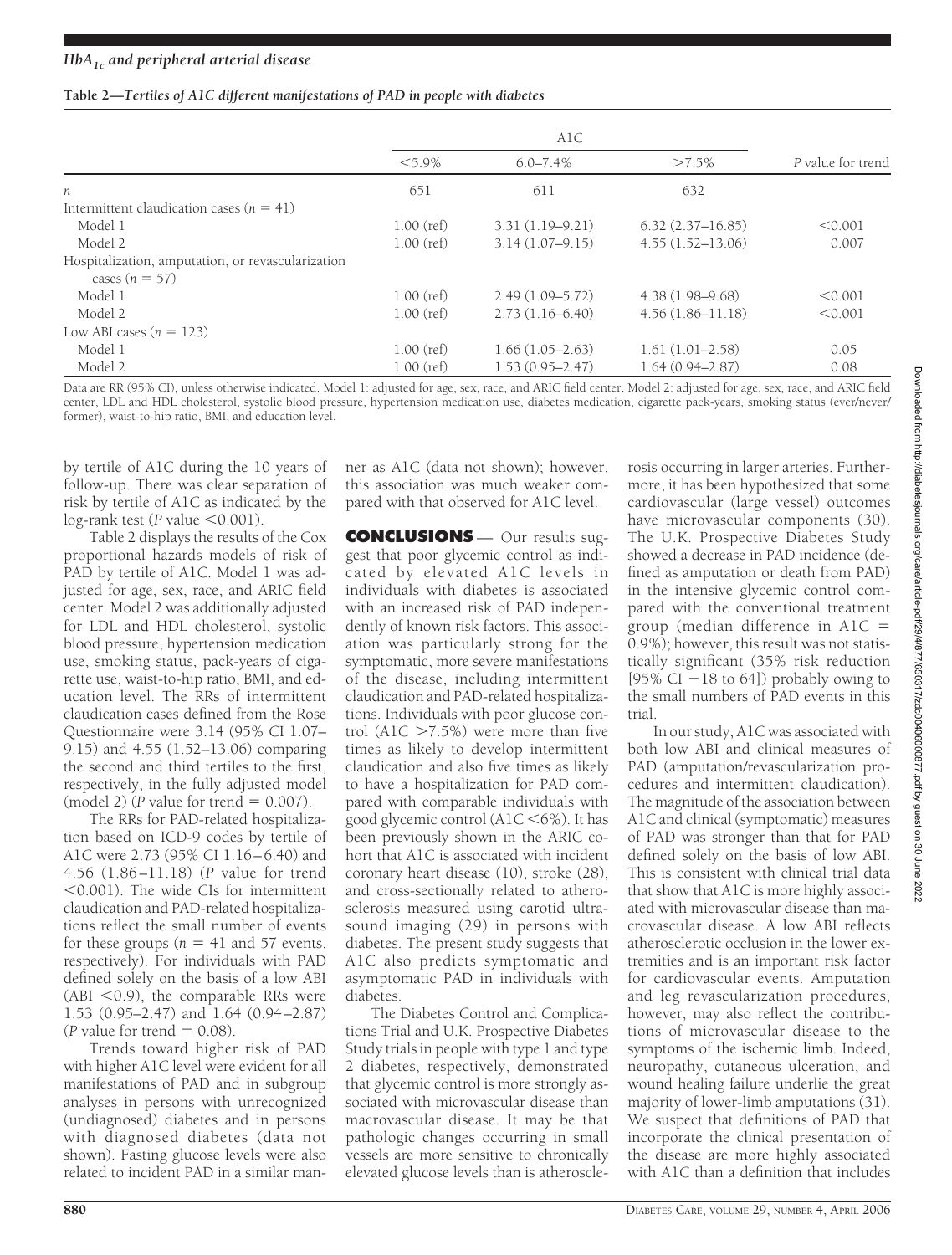only ABI because a low ABI measurement does not capture the microvascular component of the condition.

An important limitation of this study was the infrequency with which ABI was measured in the ARIC study. We had annual follow-up of participants for intermittent claudication (Rose Questionnaire) and comprehensive and continuous surveillance for hospitalizations related to PAD, revascularization, and lower-extremity amputations, but ABI data were only available for two clinic visits (discrete times), so exact time of onset for low ABI cases was unknown. Additionally, there were no ABI data at visit 2, the visit for which A1C data were available and the baseline in our study. As a result, exclusion of prevalent disease was limited to all prevalent cases at visit 1 and clinical (hospitalizations and symptomatic) cases occurring at or before visit 2. Thus, although we believe most incident PAD cases occurred after A1C measurement, the temporality of the association between A1C and PAD as defined by low ABI could not be definitively established in this study. Furthermore, ABI was measured in one randomly selected leg, which could have resulted in misclassification of PAD cases as noncases. This misclassification may have resulted in underestimation of the true incidence of ABI cases and corresponding RR estimates. Additionally, the Rose Questionnaire has high specificity but low sensitivity, which may have also contributed to the misclassification of intermittent claudication cases as noncases (32)

It is also important to note that during the time of the ARIC examinations for which data in this study were obtained (1990–1992), the criterion for the diagnosis of diabetes was a fasting glucose  $\geq$  140 mg/dl. Thus, a number of people  $(\sim 20\%)$  classified as having diabetes in the present study would not have been classified as having diabetes under the clinical criteria at the time. However, similar relationships were observed in an analysis using a cut point of 140 mg/dl to define diabetes (analysis not shown). Despite rigorous measurement and adjustment for a wide range of known cardiovascular risk factors, we also cannot rule out the possibility of residual confounding in this observational study.

Strengths of this study include the large, community-derived study population, comprehensive surveillance for incident PAD-related hospitalizations, and detailed information on important cardiovascular risk factors for all participants. The availability of A1C data on all participants with diabetes at visit 2 provided for a rigorous prospective cohort study of a large sample of persons with diabetes followed for over a decade, permitting us to separately examine associations between A1C and different manifestations of PAD.

We found a positive, graded association between A1C and PAD risk in persons with diabetes in this communitybased study. This association was independent of other known cardiovascular disease risk factors. Further, A1C was associated with all manifestations of PAD (symptomatic and asymptomatic), especially intermittent claudication symptoms and hospitalizations for PADrelated events such as leg revascularization or lower-extremity amputation. Our results suggest that efforts to improve glycemic control in persons with diabetes may substantially reduce the risk of PAD development.

**Acknowledgments**— E. S. was supported by National Heart, Lung, and Blood Institute Grant T32HL07024. The ARIC study is carried out as a collaborative study supported by National Heart, Lung, and Blood Institute contracts N01-HC-55015, N01-HC-55016, N01- HC-55018, N01-HC-55019, N01-HC-55020, N01-HC-55021, and N01-HC-55022.

The authors thank the staff and participants of the ARIC study for their important contributions.

## **References**

- 1. Selvin E, Erlinger TP: Prevalence of and risk factors for peripheral arterial disease in the United States: results from the National Health and Nutrition Examination Survey,1999–2000.*Circulation*110:738– 743, 2004
- 2. Gregg EW, Sorlie P, Paulose-Ram R, Gu Q, Eberhardt MS, Wolz M, Burt V, Curtin L, Engelgau M, Geiss L, the 1999–2000 National Health and Nutrition Examination Survey: Prevalence of lower-extremity disease in the U.S. adult population  $\geq$  40 years of age with and without diabetes: 1999–2000 National Health and Nutrition Examination Survey. *Diabetes Care* 27:1591–1597, 2004
- 3. Murabito JM, Evans JC, Larson MG, Nieto K, Levy D, Wilson PWF: The Ankle-brachial index in the elderly and risk of stroke, coronary disease, and death: the Framingham Study. *Arch Intern Med* 163: 1939–1942, 2003
- 4. Newman AB, Shemanski L, Manolio TA,

Cushman M, Mittelmark M, Polak JF, Powe NR, Siscovick D: Ankle-arm index as a predictor of cardiovascular disease and mortality in the Cardiovascular Health Study. *Arterioscler Thromb Vasc Biol* 19:538–545, 1999

- 5. Criqui MH, Langer RD, Fronek A, Feigelson HS, Klauber MR, McCann TJ, Browner D: Mortality over a period of 10 years in patients with peripheral arterial disease. *N Engl J Med* 326:381–386, 1992
- 6. UK Prospective Diabetes Study (UKPDS) Group: Intensive blood-glucose control with sulphonylureas or insulin compared with conventional treatment and risk of complications in patients with type 2 diabetes (UKPDS 33). *Lancet* 352:837–853, 1998
- 7. The Diabetes Control and Complications Trial Research Group: The effect of intensive treatment of diabetes on the development and progression of long-term complications in insulin-dependent diabetes mellitus.*N Engl J Med* 329:977–986, 1993
- 8. Selvin E, Marinopoulos S, Berkenblit G, Rami T, Brancati FL, Powe NR, Golden SH: Meta-analysis: glycosylated hemoglobin and cardiovascular disease in diabetes mellitus. *Ann Intern Med* 141:421–431, 2004
- 9. Stratton IM, Adler AI, Neil HA, Matthews DR, Manley SE, Cull CA Hadden D, Turner RC, Holman RR: Association of glycaemia with macrovascular and microvascular complications of type 2 diabetes (UKPDS 35): prospective observational study. *BMJ* 321:405–412, 2000
- 10. Selvin E, Coresh J, Golden SH, Brancati FL, Folsom AR, Steffes MW: Glycemic control and coronary heart disease risk in persons with and without diabetes: the Atherosclerosis Risk in Communities study. *Arch Intern Med* 165:1910–1916, 2005
- 11. Lehto S, Ronnemaa T, Pyorala K, Laakso M: Risk factors predicting lower extremity amputations in patients with NIDDM. *Diabetes Care* 19:607–612, 1996
- 12. Adler AI, Stevens RJ, Neil A, Stratton IM, Boulton AJ, Holman RR: UKPDS 59: hyperglycemia and other potentially modifiable risk factors for peripheral vascular disease in type 2 diabetes. *Diabetes Care* 25:894–899, 2002
- 13. Moss SE, Klein R, Klein BE: The 14-year incidence of lower-extremity amputations in a diabetic population: the Wisconsin Epidemiologic Study of Diabetic Retinopathy. *Diabetes Care* 22:951–959, 1999
- 14. The ARIC Investigators: The Atherosclerosis Risk in Communities (ARIC) Study: design and objectives. *Am J Epidemiol* 129: 687–702, 1989
- 15. Jackson R, Chambless LE, Yang K, Byrne T, Watson R, Folsom A, Shahar E, Kalsbeek W: Differences between respondents